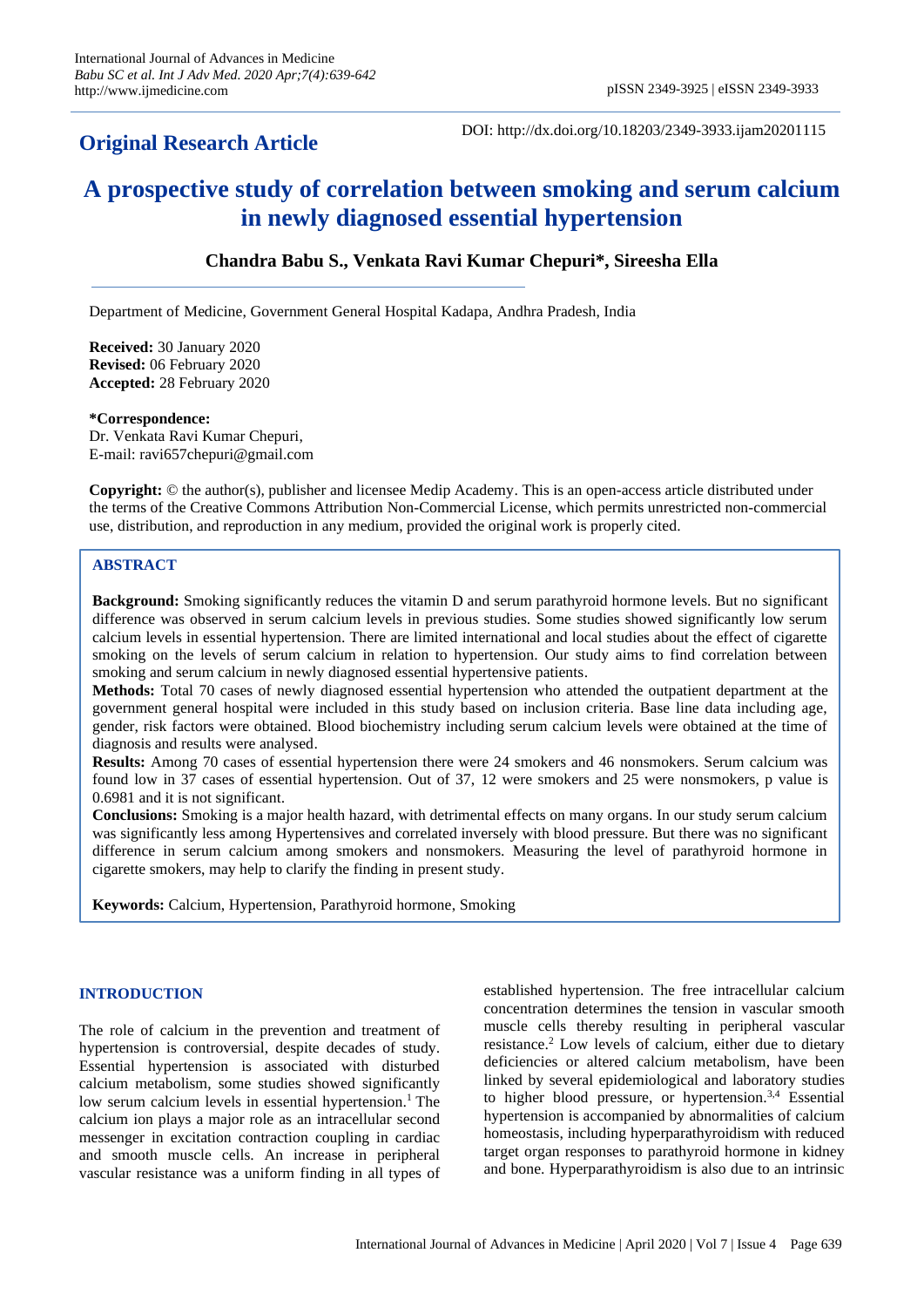defect in renal calcium handling. PTH levels may rise in response to low ionized serum calcium levels but have also been shown to increase in situations where ionized serum calcium levels are normal. Smoking is a major health hazard, with detrimental effects on many organs, including the skeleton. Possible explanations might be that smokers have a low intake of calcium and/or vitamin D, a low calcium absorption, a high calcium resorption from the skeleton or an excessive excretion of calcium in the urine. Smoking significantly reduces vitamin D and serum parathyroid hormone.

Aims and objectives of the study was to find correlation between smoking and serum calcium in newly diagnosed essential hypertensive patients.

#### **METHODS**

It is a prospective study in which 70 cases of newly diagnosed essential hypertension who attended the outpatient department of general medicine at the government general hospital (RIMS) were included in this study based on inclusion criteria in support with department of biochemistry, conducted for the study period of five months from July 2019 to December 2019.

Ethics committee clearance was obtained. Patients were explained about the study and informed consent was obtained.

#### *Inclusion criteria*

- New Hypertensives
- Age-18-60 yrs
- Not using any anti hypertensives
- No other comorbidities.

#### *Exclusion criteria*

- Patients with secondary hypertension.
- Diabetics.
- Readings with abnormal recordings (>20 mmHG in both arms).

Base line data including age and risk factors were identified. Sphygmomanometer readings were taken at two consecutive days at same time in sitting position in both arms and recorded is taken whichever is high, diagnosis was made by JNC 8 criteria.<sup>5</sup> Blood biochemistry including serum calcium levels were obtained at the time of diagnosis and results were analysed.

### **RESULTS**

The present study was conducted in order to study the correlation between smoking and serum calcium in newly diagnosed essential hypertension, as there are limited studies. We selected 70 patients of newly diagnosed essential hypertension attended to the OPD Government general hospital kadapa on basis of inclusion criteria. Among them the patients with essential hypertension were categorized based on personal history of smoking in to smokers and nonsmokers and serum calcium levels were obtained for all the 70 patients. And results were analysed using chi square test. And results are represented in form of pie charts, bar diagrams and tables.

Among the 70 cases of essential hypertension there were 24 smokers and 46 nonsmokers (Figure 1). Serum calcium was found low in 37 cases of essential hypertension (Table 1). Out of 37 patients with low serum calcium, 12 were smokers and 25 were nonsmokers, p value is 0.6981 and it is not significant. In this study serum calcium was significantly less among hypertensives and correlated inversely with blood pressure. But there was no significant difference in serum calcium among smokers and nonsmokers.



#### **Figure 1: Patients with essential hypertension number of smokers and nonsmokers.**

#### **Table 1: Serum calcium levels among smokers and nonsmokers.**

| <b>Findings</b>                         |                 | <b>Smokers Nonsmokers</b> | <b>Total</b> |
|-----------------------------------------|-----------------|---------------------------|--------------|
| Decreased<br>levels of serum<br>calcium | 12 <sup>°</sup> | 25                        | 37           |
| Normal levels of<br>serum calcium       | 12              | 21                        | 33           |
| Total                                   |                 |                           |              |

#### **DISCUSSION**

In subject with a genetically determined predisposition to the development of hypertension, a high sodium consumption leads to volume overload, which results in the appearance of a natriuretic hormone in the circulation.<sup>6</sup> It has been suggested that the excessive excretion of calcium and phosphorus associated with exaggerated natriuresis may participate in aberration of calcium metabolism in low rennin hypertensive seniles. By definition, natriuretic hormone causes natriuresis by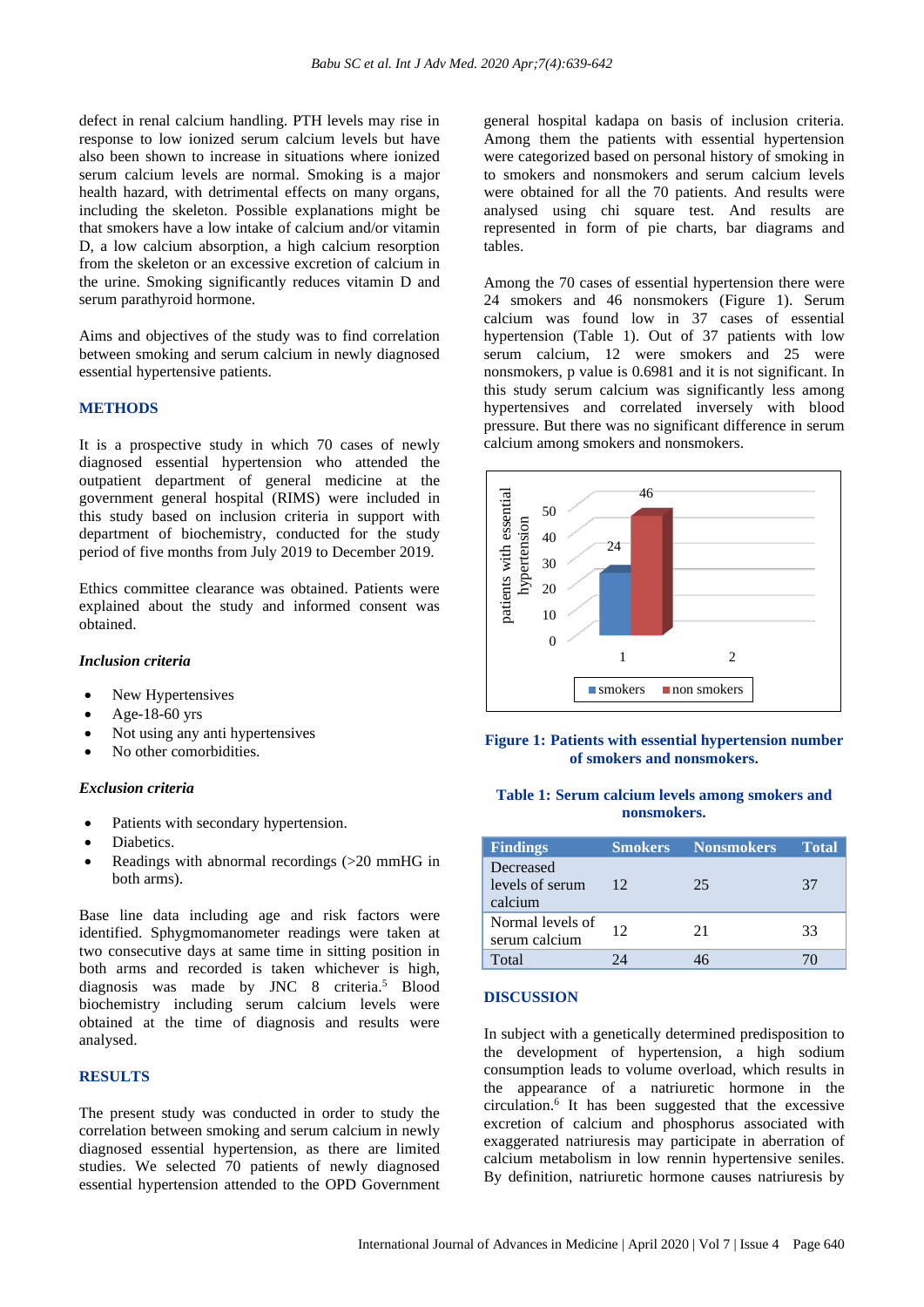blocking sodium reabsorption in the renal tubules and this blockade appears to involve inhibition of the ouabain sensitive Na-K pump that activity extrudes sodium into the extracellular fluid. This natriuretic hormone influences membrane permeability which leads to an increase in intracellular sodium and by inhibiting sodium calcium exchange, causes an accumulation of calcium in vascular smooth muscle cells. The increase in intracellular calcium then leads to an increased contractility and vascular tone resulting in an augmented peripheral vascular tone resulting in an augmented peripheral vascular resistance and consequently in raised blood pressure.<sup>7</sup> Increased intracellular sodium will raise the concentration of free calcium within the vascular smooth muscle cells. A number of relations exists between sodium and calcium that would explain how this happens.

Blaustein portrays some of these.<sup>8</sup>

- An inhibition of sodium potassium exchange pumps would depolarize the muscle fiber and thereby increase calcium entry through voltage - sensitive calcium channels.
- An increase in intracellular sodium will result in a smaller sodium (Na) electrochemical gradient between the sarcoplasm and external medium, thereby decreasing the extrusion of calcium from the cell via the Na-Ca exchange which derives its energy from this gradient.
- An increase in intracellular sodium in the presynaptic terminals of sympathetic neurons promotes calcium dependent norepinephrine release. The norepinephrine releases calcium from intracellular stores.

In summary, vascular smooth muscle intracellular calcium is likely elevated in primary hypertension. Since intracellular calcium directly controls vascular contraction and relaxation, the connection to hypertension in obvious. Increased vascular tone and reactivity are likely responsible for much of the increased total peripheral vascular resistance that is the primary cause of sustained hypertension.

The significance of the reduced binding of calcium to the inner aspect of the plasma membrane is not clear. Calcium exerts an important regulatory effect on various aspects of membrane function. It is possible that the reduction in binding is a cause of some of the abnormalities of ion transport. It may be, however, that the reduction in binding is merely a marker of an alteration in membrane composition. Which results in a reduced availability of binding sites.

#### *Relation between whole body calcium metabolism and events at cellular level*

Evidences suggest some mechanism by which the calcium balance of the body as a whole can influence events at a cellular level. The link may involve change in the plasma ionized calcium concentration or changes in calcium regulating substances such as parathyroid hormone or 1-25 dihydroxy vitamin D. A rising concentration of calcium in the extracellular fluid has been shown to inactivate certain potential operated calcium channels in tenia coil and a falling concentration must have contrary effects. It is probable that human resistance vessels respond in a similar way, although the manifest response to a rise in calcium concentration is contraction.

Parathyroid hormone probably acts on cell of many types apart from those of renal tubules and bone and increase in cytosolic calcium. At concentration, greatly in excess of those occurring physiologically. Parathyroid hormone dilates resistance vessels, but the effect, if any, of the very small increases observed in patients with primary hypertension is unknown. It is possible that a mechanism exists by which the free calcium in the intake, but it seems likely that the disorder of calcium handling at a cellular level predominantly from other causes.<sup>9</sup> Effect of alteration in calcium intake. If a calcium intake that is suboptimal relative to need plays any part in the causation of primary hypertension, it would be expected that the administration of calcium supplements would lower blood pressure, at least in the early stages of the hypertensive process.

The majority of observational studies show a clear inverse relationship between calcium and both the prevalence of hypertension and the level of blood pressure.<sup>4</sup> PTH levels may rise in response to low ionized serum calcium levels, but have also been shown to increase in situations where ionized serum calcium levels are normal. <sup>10</sup> Smoking is a major health hazard, with detrimental effects on many organs, including the skeleton. Possible explanations might be that smokers have a low intake of calcium and/or vitamin D, a low calcium absorption, a high calcium resorption from the skeleton or an excessive excretion of calcium in the urine.<sup>11</sup> Smoking significantly reduces vitamin D and serum parathyroid hormone.<sup>11</sup>

#### **CONCLUSION**

Hypertension is one of the leading causes of death and disability among all over the world. It remains the major risk factor for coronary, central and peripheral vascular disease. Smoking is a major health hazard, with detrimental effects on many organs including skeleton. Smoking significantly reduces vitamin D and serum parathyroid hormone. Hence the present study is undertaken to find correlation between serum calcium, smoking, hypertension. In our study serum calcium was significantly less among hypertensives and correlated inversely with blood pressure. But there was no significant difference in serum calcium among smokers and nonsmokers. From our study it was concluded that in patients with essential hypertension there was no